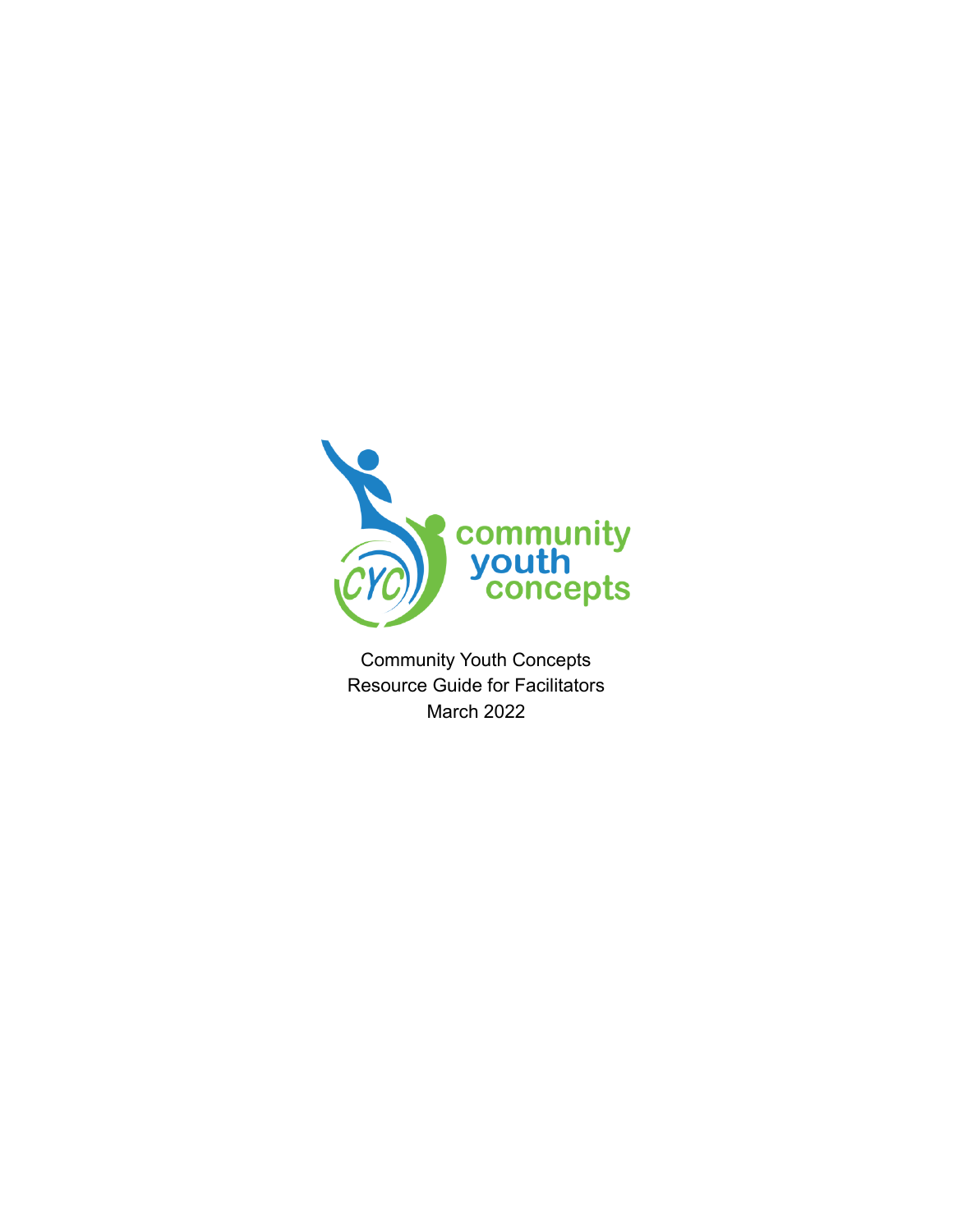# Table of Contents

<span id="page-1-0"></span>

| <b>Table of Contents</b>                   | $\overline{2}$ |
|--------------------------------------------|----------------|
| 24 Hour Crisis Help Lines                  | 3              |
| $K-5$                                      | 3              |
| Adolescents                                | 4              |
| <b>Child Abuse &amp; Neglect</b>           | 5              |
| Counseling, Support, & Advocacy            | 5              |
| <b>Food/Supply Pantries</b>                | 6              |
| Grief & Loss Support                       | 7              |
| Health - Dental & Physical                 | 8              |
| Human Trafficking                          | 9              |
| <b>Legal Services</b>                      | 9              |
| LGBTQIA+                                   | 9              |
| Sexual Assault & Intimate Partner Violence | 10             |
| <b>Shelters</b>                            | 10             |
| Substance Use                              | 11             |
|                                            |                |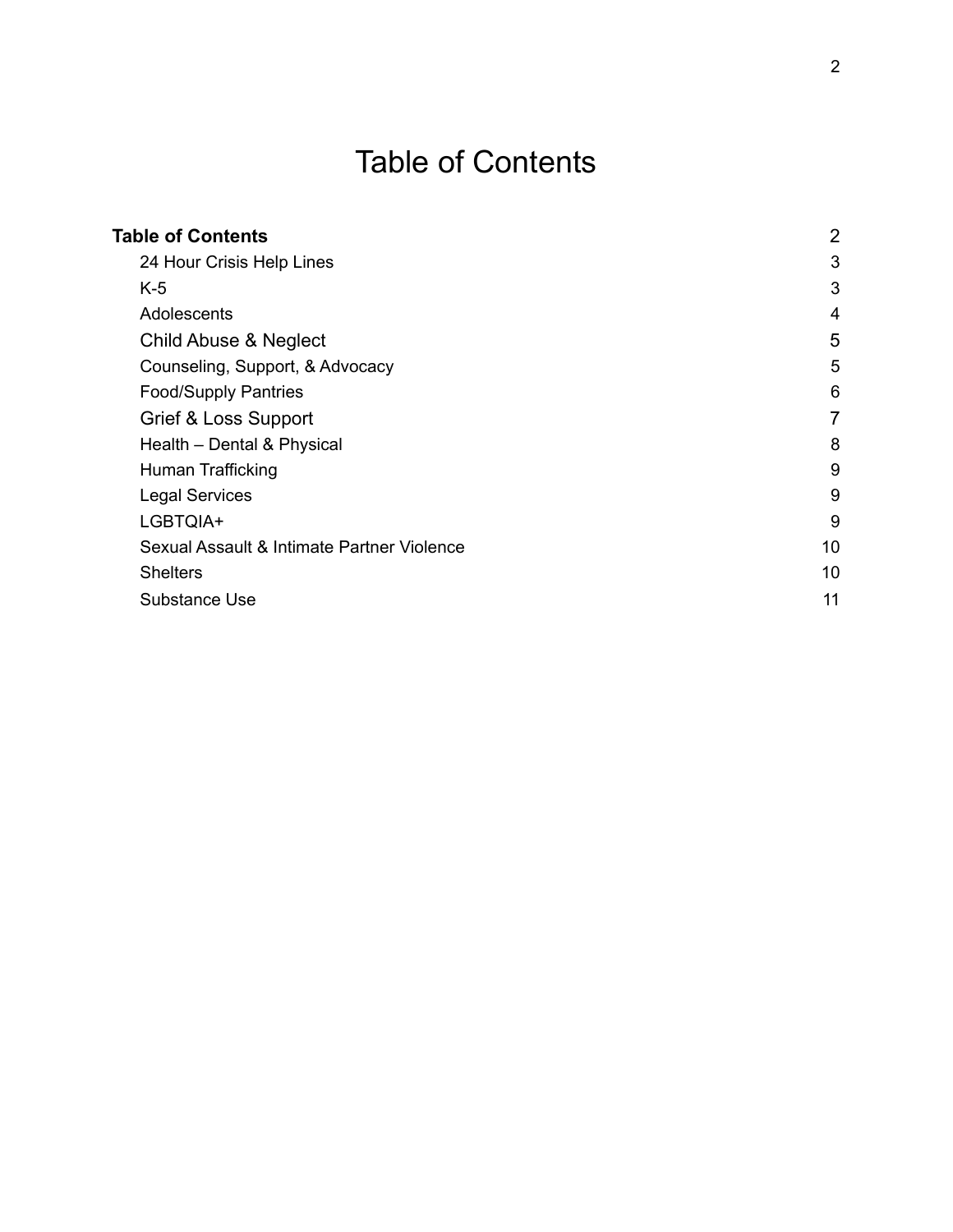## <span id="page-2-0"></span>**24 Hour Crisis Help Lines**

|                                                                               | Text: "HELP" or "INFO" to 233733  |
|-------------------------------------------------------------------------------|-----------------------------------|
|                                                                               | www.traffickingresourcecenter.org |
|                                                                               |                                   |
|                                                                               |                                   |
|                                                                               |                                   |
|                                                                               |                                   |
|                                                                               |                                   |
|                                                                               |                                   |
|                                                                               |                                   |
|                                                                               |                                   |
|                                                                               |                                   |
|                                                                               |                                   |
|                                                                               |                                   |
| Youth Emergency Shelter & Services (YESS) - Crisis Hotline515-282-YESS (9377) |                                   |

### <span id="page-2-1"></span>**K-5**

| <b>Carver Community School</b>                                                       |                                                                                                     |
|--------------------------------------------------------------------------------------|-----------------------------------------------------------------------------------------------------|
| 705 E University Ave                                                                 |                                                                                                     |
| Des Moines, IA 50316                                                                 |                                                                                                     |
|                                                                                      |                                                                                                     |
| <b>Moore Elementary School</b>                                                       |                                                                                                     |
| 3716 50th St                                                                         |                                                                                                     |
| Des Moines, IA 50310                                                                 |                                                                                                     |
| Boys and Girls Club of Central lowa – Gregory & Suzie Glazer Burt Club  515-271-4560 |                                                                                                     |
| <b>Drake University</b>                                                              |                                                                                                     |
| 2500 Forest Ave                                                                      |                                                                                                     |
| Des Moines, IA 50311                                                                 |                                                                                                     |
|                                                                                      |                                                                                                     |
| 1248 8th St. Suite 101                                                               | <u>www.chrysalisfdn.org = www.chrysalisfdn.org = www.chrysalisfdn.org = www.chrysalisfdn.org = </u> |
| West Des Moines, IA 50265                                                            |                                                                                                     |
|                                                                                      |                                                                                                     |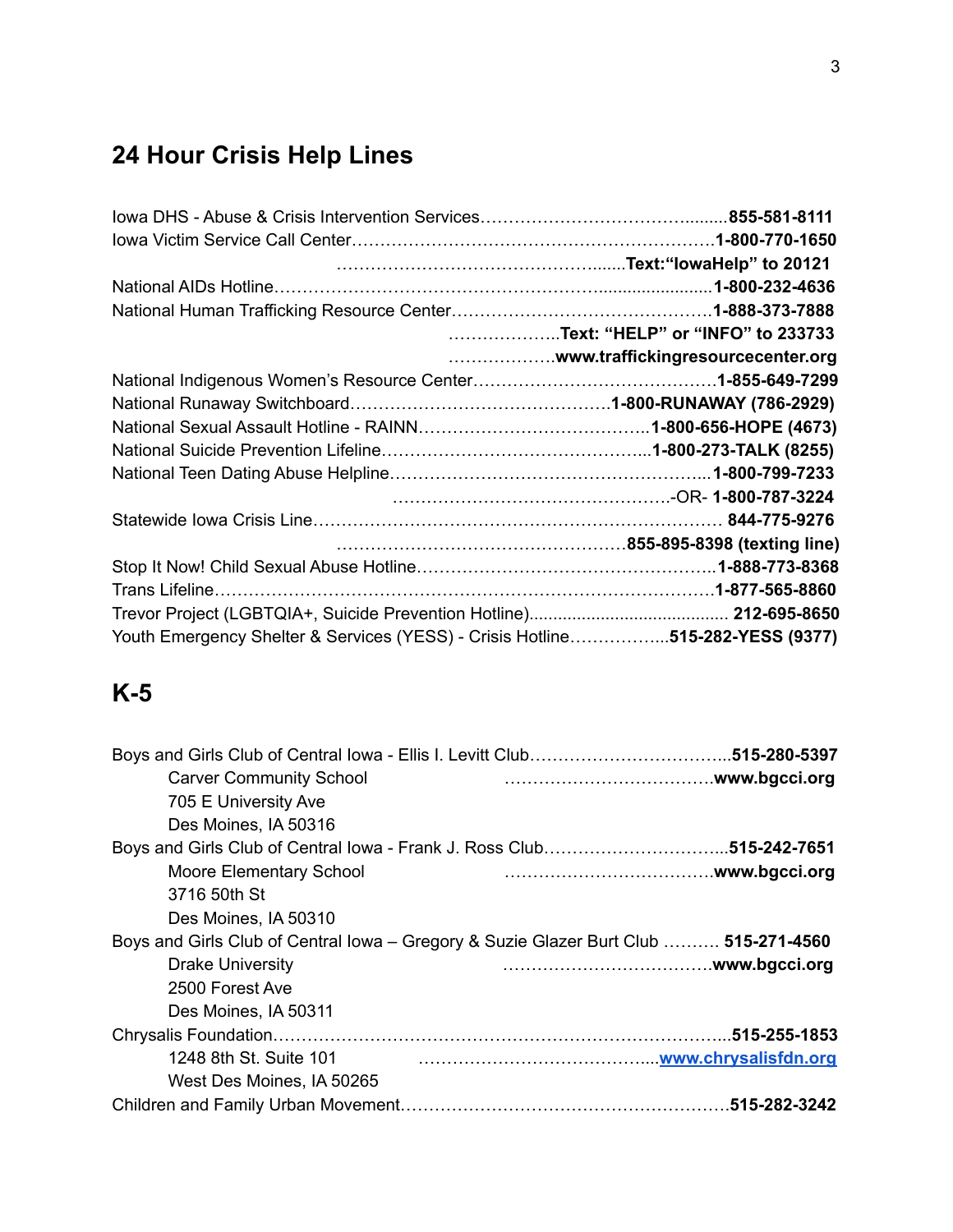| <b>CFUM</b>                     |                                                                                  |
|---------------------------------|----------------------------------------------------------------------------------|
| 1548 8th St                     |                                                                                  |
| Des Moines, IA 50314            |                                                                                  |
|                                 |                                                                                  |
| CYC.                            |                                                                                  |
| 1446 Martin Luther King Jr Pkwy |                                                                                  |
| Des Moines, IA 50314            |                                                                                  |
|                                 |                                                                                  |
|                                 | lowa Methodist Medical Center www.unitypoint.org/blankchildrens/safety-store.asp |
| 1200 Pleasant Street            |                                                                                  |
| Des Moines, IA 50309            |                                                                                  |
| Ellipsis Iowa                   |                                                                                  |
| 918 SE 11th St                  |                                                                                  |
| Des Moines, IA 50309            |                                                                                  |

#### <span id="page-3-0"></span>**Adolescents**

| Boys and Girls Club of Central lowa - Bernie & Berniece Baker Club515-242-7336       |  |
|--------------------------------------------------------------------------------------|--|
| Amos Hiatt Middle School                                                             |  |
| 1214 E 15th St                                                                       |  |
| Des Moines, IA 50316                                                                 |  |
| Boys and Girls Club of Central Iowa - Gregory & Suzie Glazer Burt Club  515-271-4560 |  |
| <b>Drake University</b>                                                              |  |
| 2500 Forest Ave                                                                      |  |
| Des Moines, IA 50311                                                                 |  |
|                                                                                      |  |
| <b>McCombs Middle School</b>                                                         |  |
| 201 SW County Line Road                                                              |  |
| Des Moines, IA 50320                                                                 |  |
|                                                                                      |  |
| Meredith Middle School                                                               |  |
| 4827 Madison Ave                                                                     |  |
| Des Moines, IA 50310                                                                 |  |
|                                                                                      |  |
|                                                                                      |  |
|                                                                                      |  |
| <b>CFUM</b>                                                                          |  |
| 1548 8th St                                                                          |  |
| Des Moines, IA 50314                                                                 |  |
|                                                                                      |  |
| <b>CYC</b>                                                                           |  |
| 1446 Martin Luther King Jr Pkwy                                                      |  |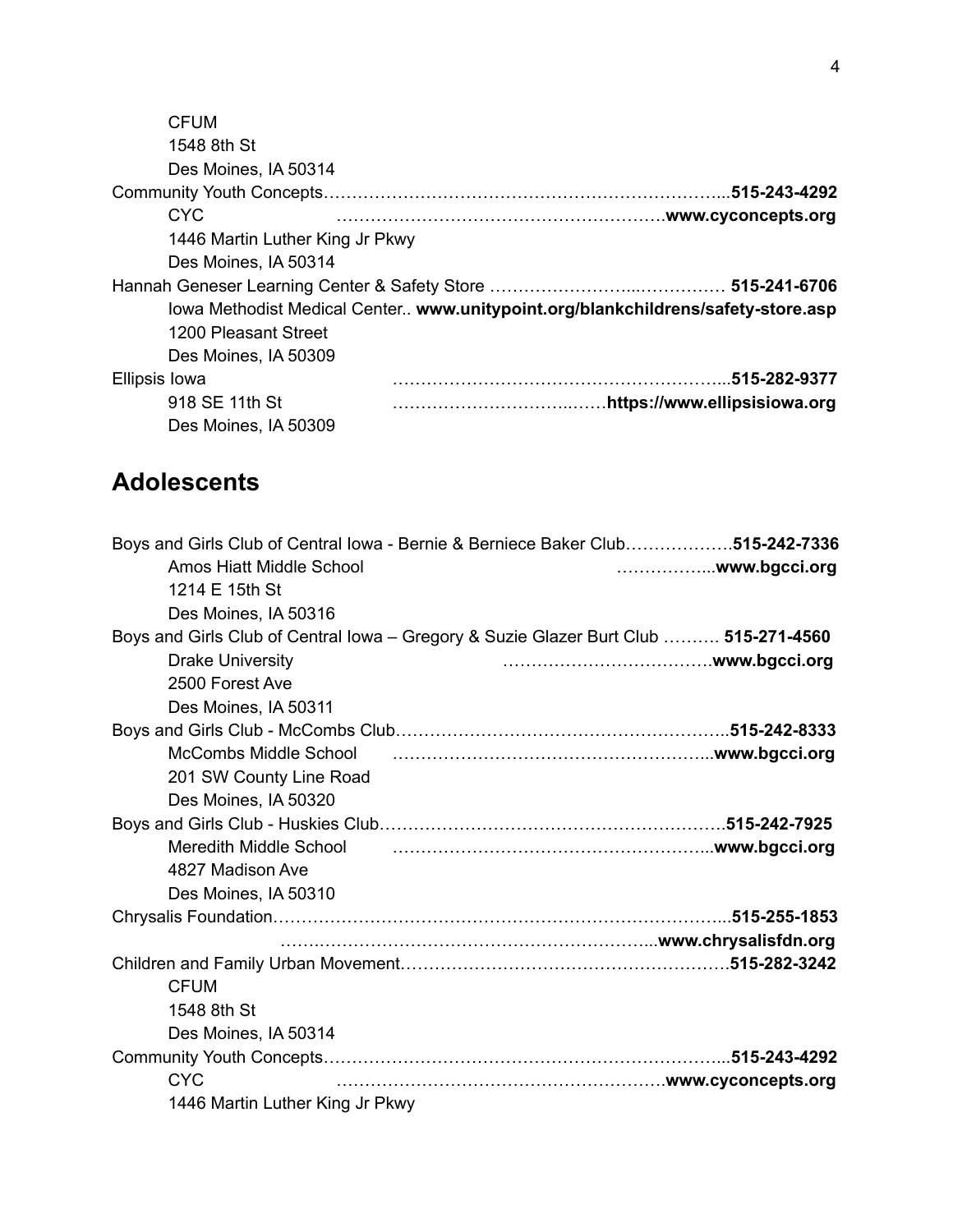| Des Moines, IA 50314 |                                                                                  |
|----------------------|----------------------------------------------------------------------------------|
|                      |                                                                                  |
|                      | lowa Methodist Medical Center www.unitypoint.org/blankchildrens/safety-store.asp |
| 1200 Pleasant Street |                                                                                  |
| Des Moines, IA 50309 |                                                                                  |
|                      |                                                                                  |
| 612 Locust St        |                                                                                  |
| Des Moines, IA 50309 |                                                                                  |
|                      |                                                                                  |
|                      |                                                                                  |
|                      |                                                                                  |
| <b>YWRC</b>          |                                                                                  |
| 818 5th Ave          |                                                                                  |
| Des Moines, IA 50309 |                                                                                  |
| <b>Ellipsis</b>      |                                                                                  |
| 918 SE 11th St       |                                                                                  |
| Des Moines, IA 50309 |                                                                                  |

### <span id="page-4-0"></span>**Child Abuse & Neglect**

| 1111 University Ave         |  |
|-----------------------------|--|
| Des Moines, IA 50314        |  |
|                             |  |
| 2309 Euclid Ave             |  |
| Des Moines IA 50310         |  |
|                             |  |
| 501 SW 7 <sup>th</sup> St G |  |
| Des Moines, IA 50309        |  |

## <span id="page-4-1"></span>**Counseling, Support, & Advocacy**

| Adolescent Behavioral Health Services - Iowa Lutheran Hospital515-263-2368                                                                                                                                                     |  |
|--------------------------------------------------------------------------------------------------------------------------------------------------------------------------------------------------------------------------------|--|
|                                                                                                                                                                                                                                |  |
| Des Moines, IA 50316                                                                                                                                                                                                           |  |
|                                                                                                                                                                                                                                |  |
|                                                                                                                                                                                                                                |  |
| Des Moines, IA 50314                                                                                                                                                                                                           |  |
|                                                                                                                                                                                                                                |  |
| 1111 University Ave members and contact the control of the control of the control of the control of the control of the control of the control of the control of the control of the control of the control of the control of th |  |
| Des Moines, IA 50314                                                                                                                                                                                                           |  |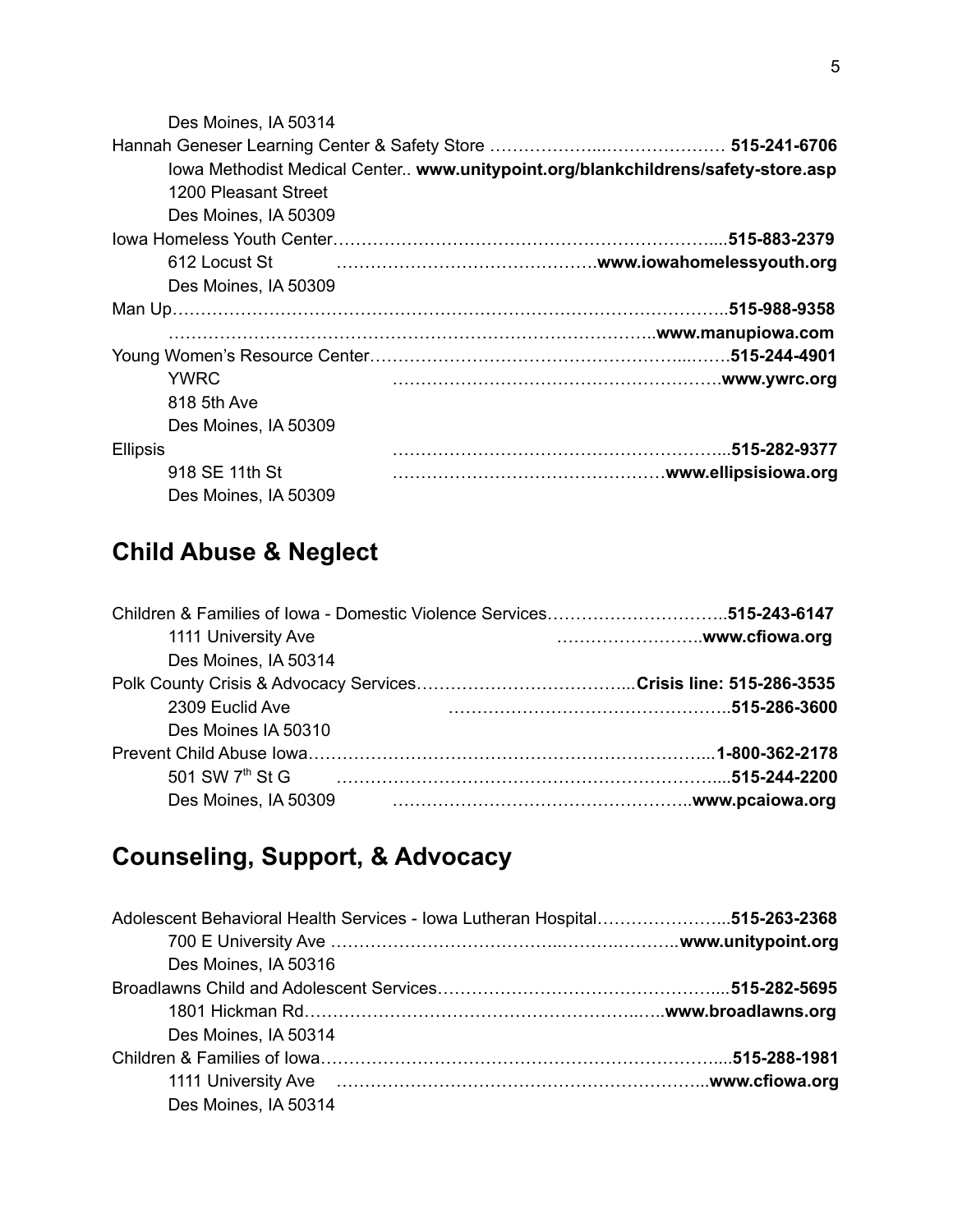| 918 SE 11th St       |                                |
|----------------------|--------------------------------|
| Des Moines, IA 50309 |                                |
|                      |                                |
|                      |                                |
| Des Moines, IA 50312 |                                |
| $-OR-$               |                                |
| 1105 N Ankeny Blvd   |                                |
| Ankeny, IA 50023     |                                |
|                      |                                |
| LSI                  |                                |
| 3116 University Ave  |                                |
| Des Moines, IA 50311 |                                |
|                      |                                |
| 925 SW Porter Ave    |                                |
| Des Moines, IA 50315 |                                |
|                      | .1-844-775-9276                |
|                      | https://covidrecoveryiowa.org/ |

## <span id="page-5-0"></span>**Food/Supply Pantries**

|                                                                                         | .515-284-5719                     |
|-----------------------------------------------------------------------------------------|-----------------------------------|
| 1420 Mulberry St                                                                        | www.centraliowashelter.org        |
| Des Moines, IA 50309                                                                    |                                   |
| *Please call ahead to confirm hours of pantry before visiting*                          |                                   |
|                                                                                         |                                   |
| 1548 8th Street                                                                         | www.cfum.org/programs/supper-club |
| Des Moines, IA 50311                                                                    |                                   |
| *Outside the Trinity United Methodist Church building on the corner of 8th & College    |                                   |
| *Meals served 4:00-5:00 p.m. Monday-Friday                                              |                                   |
|                                                                                         |                                   |
| 1446 MLK Jr Pkwy                                                                        |                                   |
| Des Moines, IA 50314                                                                    |                                   |
| Little Food Pantries (Various locations- see below)www.facebook.com/DrakeLittlePantries |                                   |
| Monroe Elementary School: 2250 30 <sup>th</sup> St., Des Moines, 50310                  |                                   |
| Community Youth Concepts: 1446 MLK Jr Pkwy, Des Moines, 50314                           |                                   |
| Creative Visions: 1343 13 <sup>th</sup> St., Des Moines, 50314                          |                                   |
| Drake Olmstead Center: 2875 University Ave, Des Moines, 50311                           |                                   |
| Greek Orthodox Church of St. George: 1110 35 <sup>th</sup> St., Des Moines, 50311       |                                   |
| Cottage Grove Church: 1050 24th St., Des Moines, 50311                                  |                                   |
| Unity Church of Des Moines: 414 31 <sup>st</sup> St., Des Moines, 50312                 |                                   |
| Hillside Elementary School: 713 8 <sup>th</sup> St, West Des Moines, 50265              |                                   |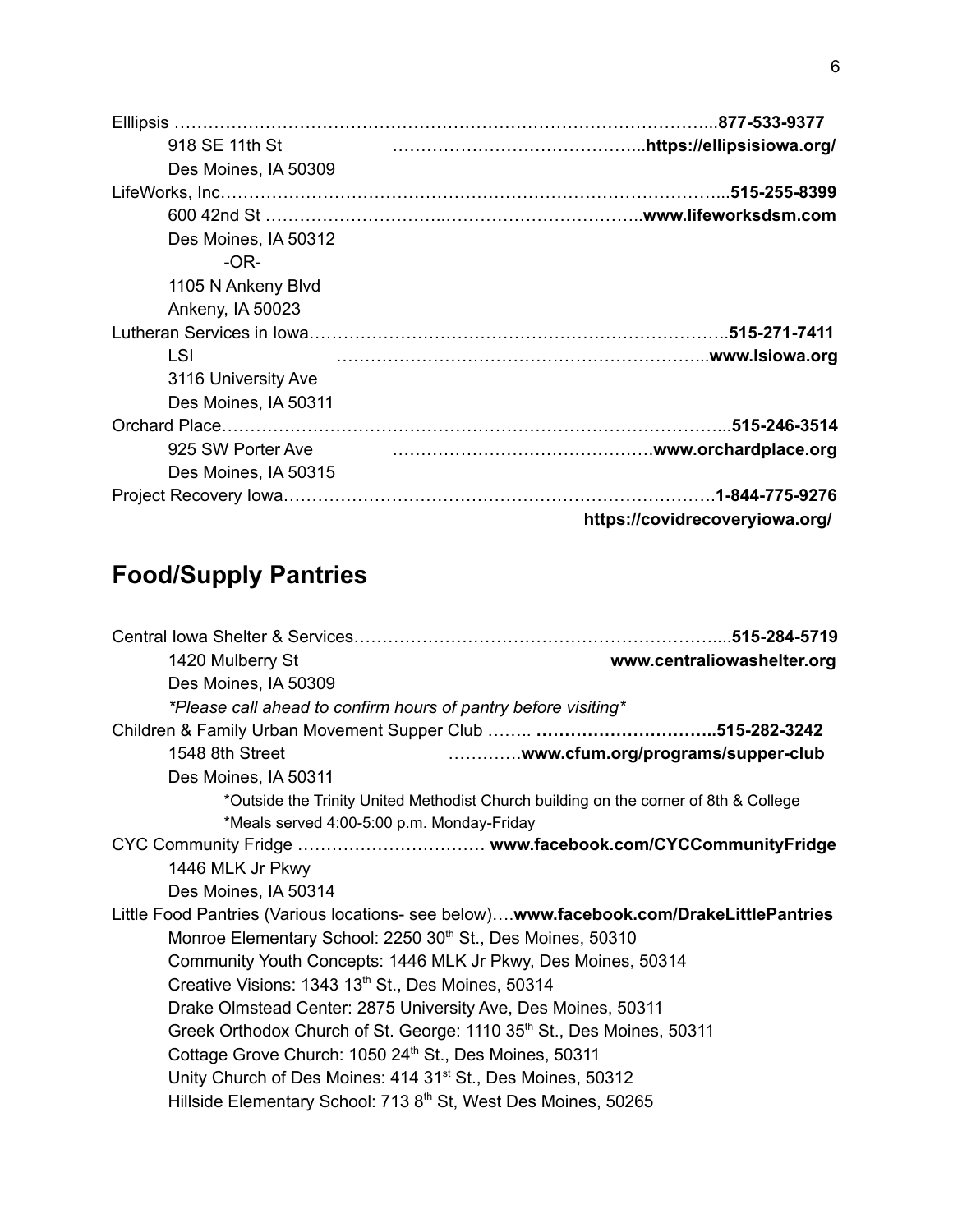| Sprout Garden: 2700 Carpenter Ave, Des Moines, 50311    |                                                                          |
|---------------------------------------------------------|--------------------------------------------------------------------------|
|                                                         | St. Catherine of Siena Catholic Church: 1150 28th St, Des Moines, 50311  |
|                                                         |                                                                          |
| 3226 University Ave                                     |                                                                          |
| Des Moines, IA 50311                                    |                                                                          |
| *Please call 515-518-4770 to place a food pantry order* |                                                                          |
|                                                         | North Des Moines Community Fridge  www.facebook.com/NDSMCommunityFridge  |
| 5720 Urbandale Ave                                      |                                                                          |
| Des Moines, IA 50310                                    |                                                                          |
|                                                         |                                                                          |
| 3010 6th Ave                                            |                                                                          |
| Des Moines, IA 50313                                    |                                                                          |
| *Please call 515-286-2220 before visiting pantry*       |                                                                          |
|                                                         |                                                                          |
| 2309 Euclid Ave                                         |                                                                          |
| Des Moines, IA 50310                                    |                                                                          |
| *Please call 515-286-3695 for hours and requirements*   |                                                                          |
|                                                         |                                                                          |
| *Located on the corner of 14th and College              |                                                                          |
|                                                         | Sweet Tooth Community Fridge  www.facebook.com/SweetToothCommunityFridge |
| 1618 6th Ave                                            |                                                                          |
| Des Moines, IA 50314                                    |                                                                          |
|                                                         |                                                                          |
| 601 Forest Ave                                          | https://www.facebook.com/urbandreamsorg                                  |
| Des Moines, IA 50314                                    |                                                                          |
|                                                         |                                                                          |
| 7611 Douglas Ave, Suite 34/35                           | www.urbandalefoodpantry.org                                              |
| Urbandale, IA 50322                                     |                                                                          |
|                                                         | Monday - Thursday: 9:30am - 6:30pm                                       |
|                                                         | Saturday: 8:00am - 12:00pm                                               |

## <span id="page-6-0"></span>**Grief & Loss Support**

| 1821 Grand Ave                        | Email: griefandloss@everystep.org                            |
|---------------------------------------|--------------------------------------------------------------|
| West Des Moines, IA 50265             |                                                              |
|                                       | www.everystep.org/services/grief-loss/about-amanda-the-panda |
|                                       |                                                              |
| C.O.O.L.                              | Email: info@dmpcc.org                                        |
| Des Moines Pastoral Counseling Center | www.dmpcc.org                                                |
| 8553 Urbandale Ave                    |                                                              |
| Urbandale, IA 50322                   |                                                              |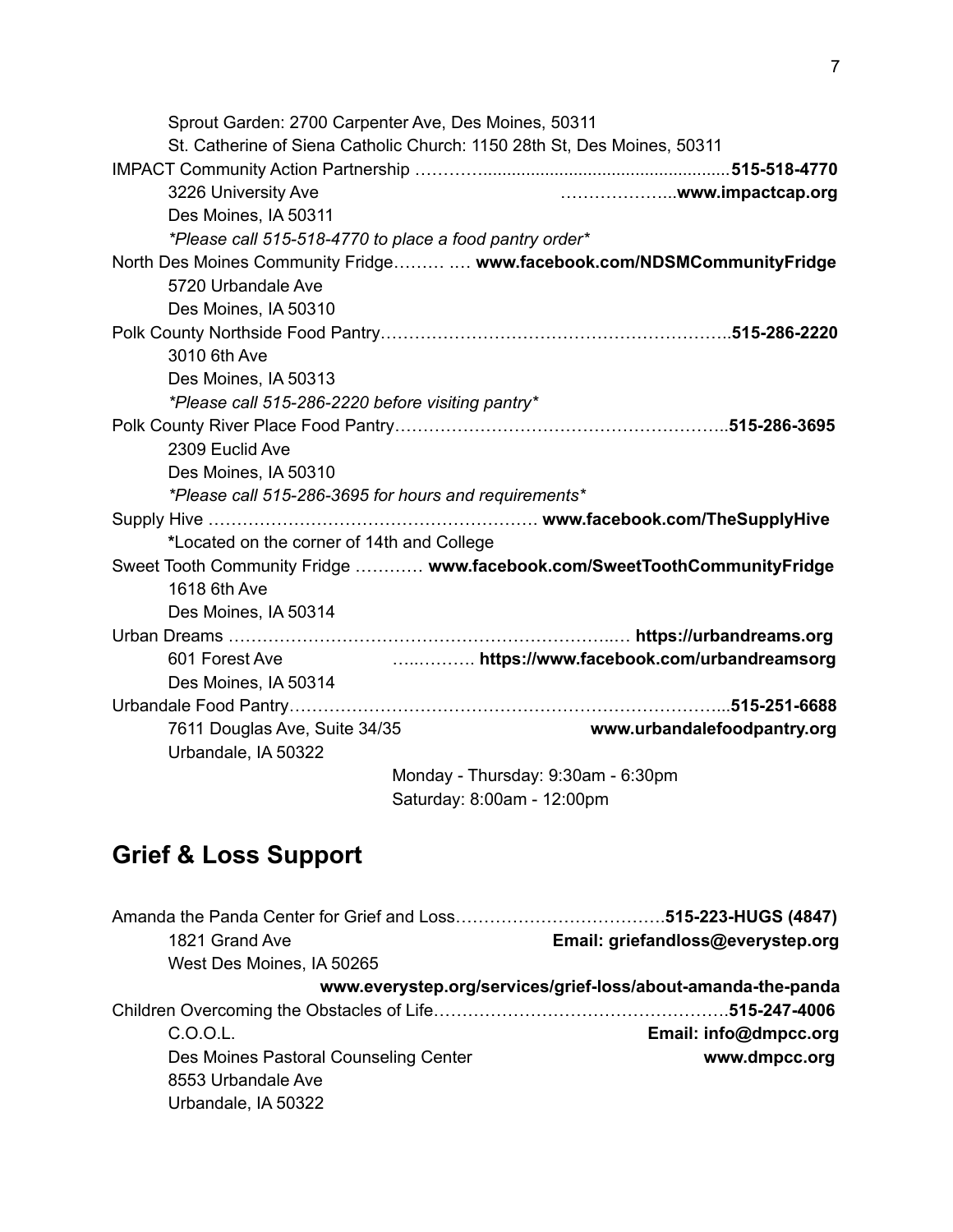| Healing Hearts by Hamilton's Academy of Grief & Loss (Grades 1-6)515-697-3666 |
|-------------------------------------------------------------------------------|
| 3601 Westown Parkway                                                          |
|                                                                               |
| LifeWorks, Inc……………………………………………………………………………………515-255-8399                    |
| www.lifeworksdsm.com<br>600 42nd St                                           |
| Des Moines, IA 50312                                                          |
| $-OR-$                                                                        |
| 1609 Ankeny Blvd, Suite 210                                                   |
| Ankeny, IA 50023                                                              |
| Monday -Thursday: 9:00am - 8:00pm                                             |
| Friday: 9:00am - 5:00pm                                                       |
| Saturday: 9:00am - 3:00pm                                                     |
|                                                                               |
| 808 5th Ave                                                                   |
| Des Moines, IA 50309                                                          |
|                                                                               |
| Email: info@pleasepassthelove.org<br>www.pleasepassthelove.org                |

## <span id="page-7-0"></span>**Health – Dental & Physical**

| broadlawns.org/clinics-and-services/dental                                   |
|------------------------------------------------------------------------------|
|                                                                              |
|                                                                              |
| dentalconnectionsonline.com                                                  |
|                                                                              |
|                                                                              |
| 2006 Ankeny Blvd, Bldg 9, Room 2 freedentalcare.us/li/ia-dmacc_dental_clinic |
|                                                                              |
|                                                                              |
| unitypoint.org/desmoines/east-des-moines-la-clinica                          |
|                                                                              |
|                                                                              |
|                                                                              |
| Des Moines, IA 50314  www.polkcountyiowa.gov/health-department               |
|                                                                              |
| www.phciowa.org/locations#desmoines                                          |
|                                                                              |
| Rosenfield Clinic - Planned Parenthood of the Heartland1-877-849-0782        |
| www.plannedparenthood.org/heartland                                          |
| www.plannedparenthood.org/chat                                               |
|                                                                              |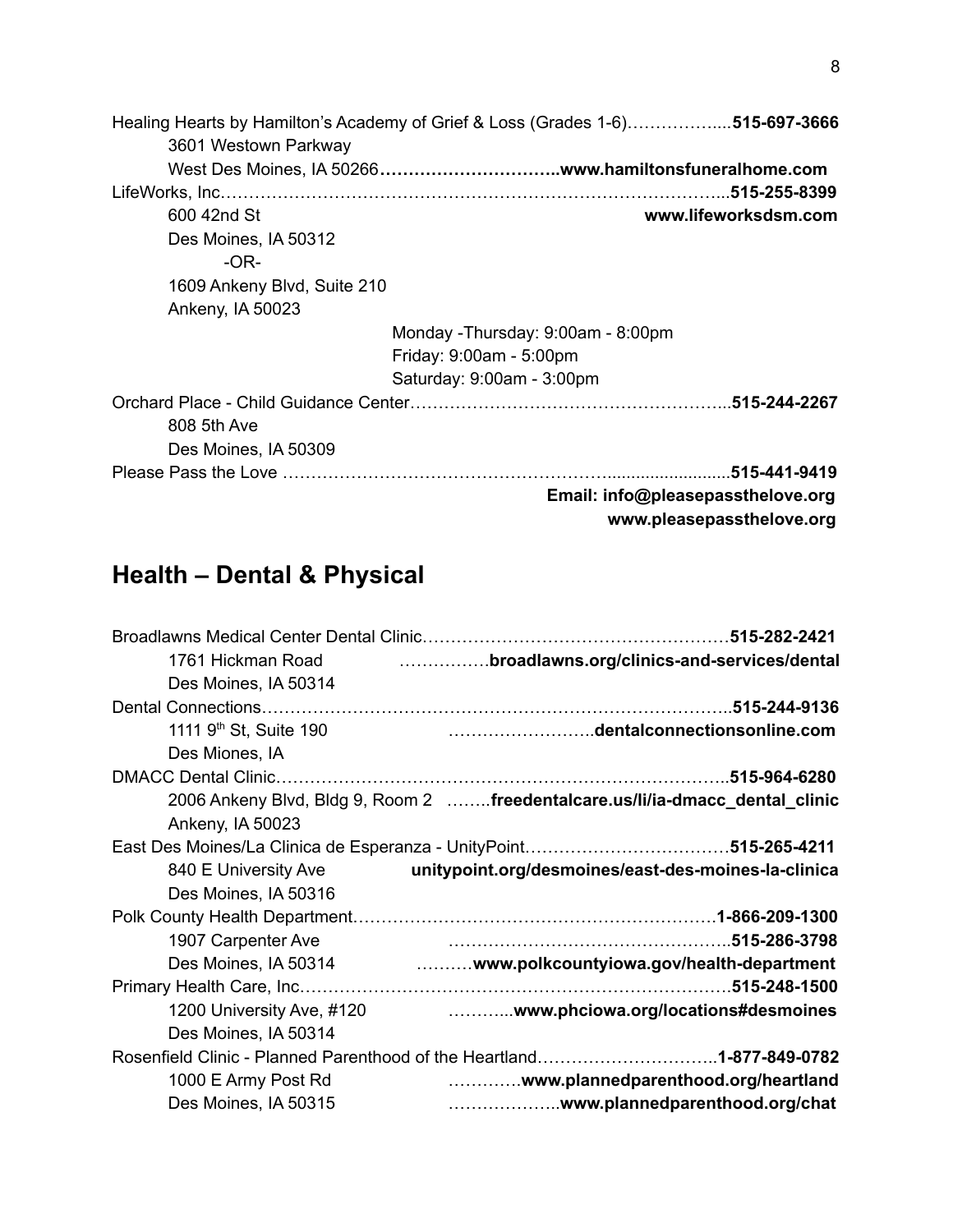|                      | Susan Knapp Clinic - Planned Parenthood of the Heartland1-877-859-0542 |
|----------------------|------------------------------------------------------------------------|
| 2304 University Ave  | www.plannedparenthood.org/heartland                                    |
| Des Moines, IA 50311 |                                                                        |
|                      |                                                                        |
| 3303 109th St        | www.plannedparenthood.org/heartland                                    |
| Urbandale, IA 50322  | www.plannedparenthood.org/chat                                         |

### **Human Trafficking**

| <b>Address Confidential</b> |  |
|-----------------------------|--|
|                             |  |
|                             |  |

### <span id="page-8-0"></span>**Legal Services**

| 2507 University Ave    |                      |
|------------------------|----------------------|
| Des Moines, IA 50311   |                      |
|                        |                      |
|                        |                      |
|                        |                      |
| 1111 9th St, Suite 230 | www.iowalegalaid.org |
| Des Moines, IA 50314   |                      |
|                        |                      |
| 521 E Locust Ste 302   |                      |
| Des Moines, IA 50309   |                      |

#### <span id="page-8-1"></span>**LGBTQIA+**

| 1620 Pleasant St, Suite 244   |  |
|-------------------------------|--|
| Des Moines, IA 50314          |  |
|                               |  |
|                               |  |
|                               |  |
| 950 Office Park Rd, Suite 240 |  |
| West Des Moines, IA 50265     |  |
|                               |  |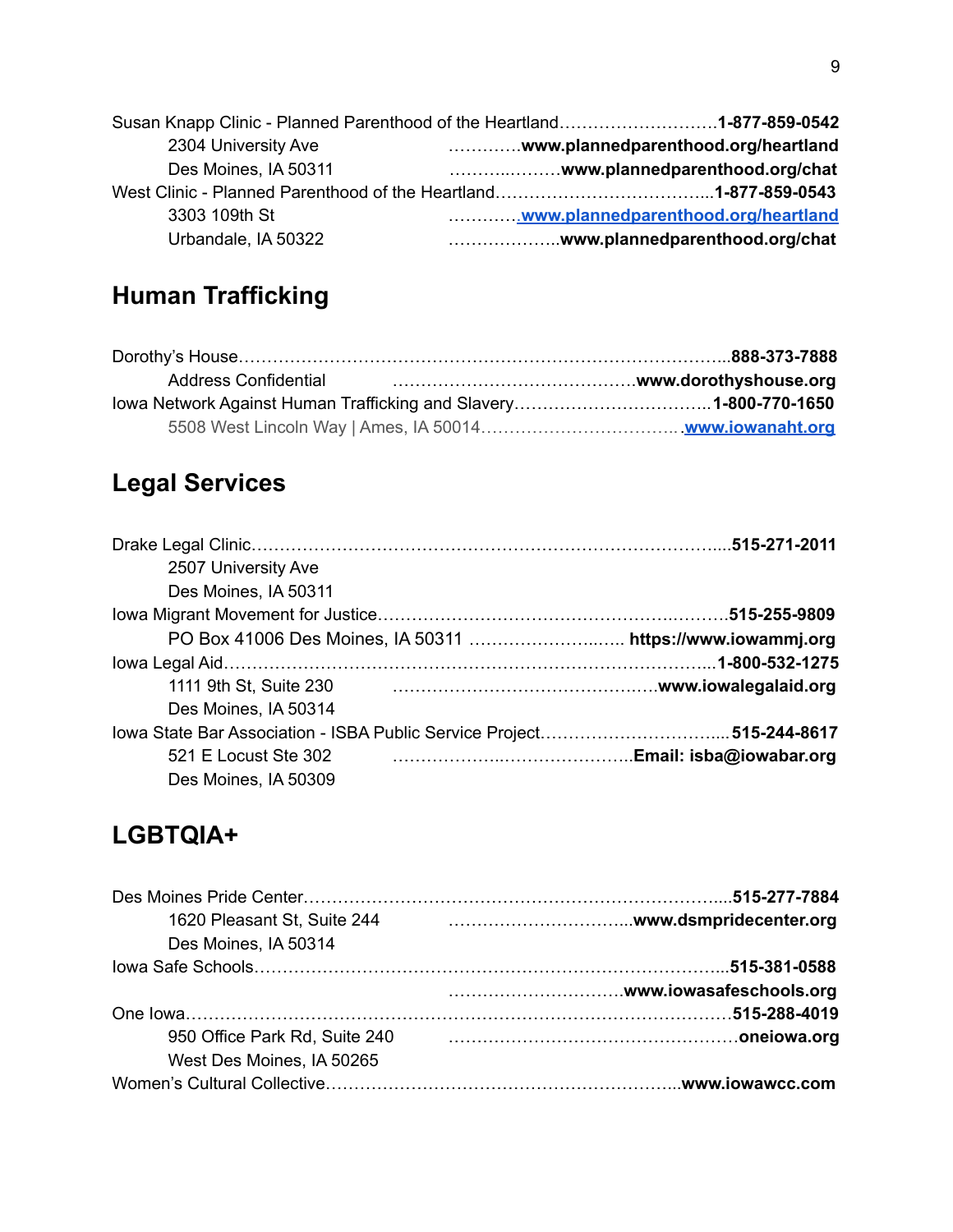#### <span id="page-9-0"></span>**Sexual Assault & Intimate Partner Violence**

| 1111 University Ave        |                                                                                  |
|----------------------------|----------------------------------------------------------------------------------|
| Des Moines, IA 50314       |                                                                                  |
|                            |                                                                                  |
| <b>CASA</b>                |                                                                                  |
| 3030 Merle Hay Rd          |                                                                                  |
| Des Moines, IA 50310       |                                                                                  |
|                            | Latinas Unidas por un Nuevo Amanecer (Latinas United for a New Dawn)515-271-5060 |
| <b>LUNA</b>                | Crisis line: 1-866-256-7668                                                      |
| 100 E Euclid, Suite 153    |                                                                                  |
| Des Moines, IA 50310       |                                                                                  |
|                            |                                                                                  |
| 4944 Franklin Ave, Suite B | Crisis line: 1-866-881-4641                                                      |
| Des Moines, IA 50310       |                                                                                  |
|                            |                                                                                  |
| 4926 Franklin Ave P,       | Crisis line: 1-844-269-6203                                                      |
| Des Moines, IA 50310       |                                                                                  |
|                            |                                                                                  |
| 2309 Euclid Ave            | Crisis line: 515-286-3434                                                        |
| Des Moines, IA 50310       |                                                                                  |

#### <span id="page-9-1"></span>**Shelters**

| 1310 6th Ave         |                                                                        |
|----------------------|------------------------------------------------------------------------|
| Des Moines, IA 50314 |                                                                        |
|                      |                                                                        |
| 1310 7th St          |                                                                        |
| Des Moines, IA 50314 |                                                                        |
|                      |                                                                        |
| Address Confidential | Crisis line: 1-800-942-0333                                            |
|                      |                                                                        |
|                      |                                                                        |
|                      |                                                                        |
| Des Moines, IA 50309 |                                                                        |
|                      |                                                                        |
|                      | 1200 University Ave, Suite 110A mature contract to the www.phciowa.org |
| Des Moines, IA 50314 |                                                                        |